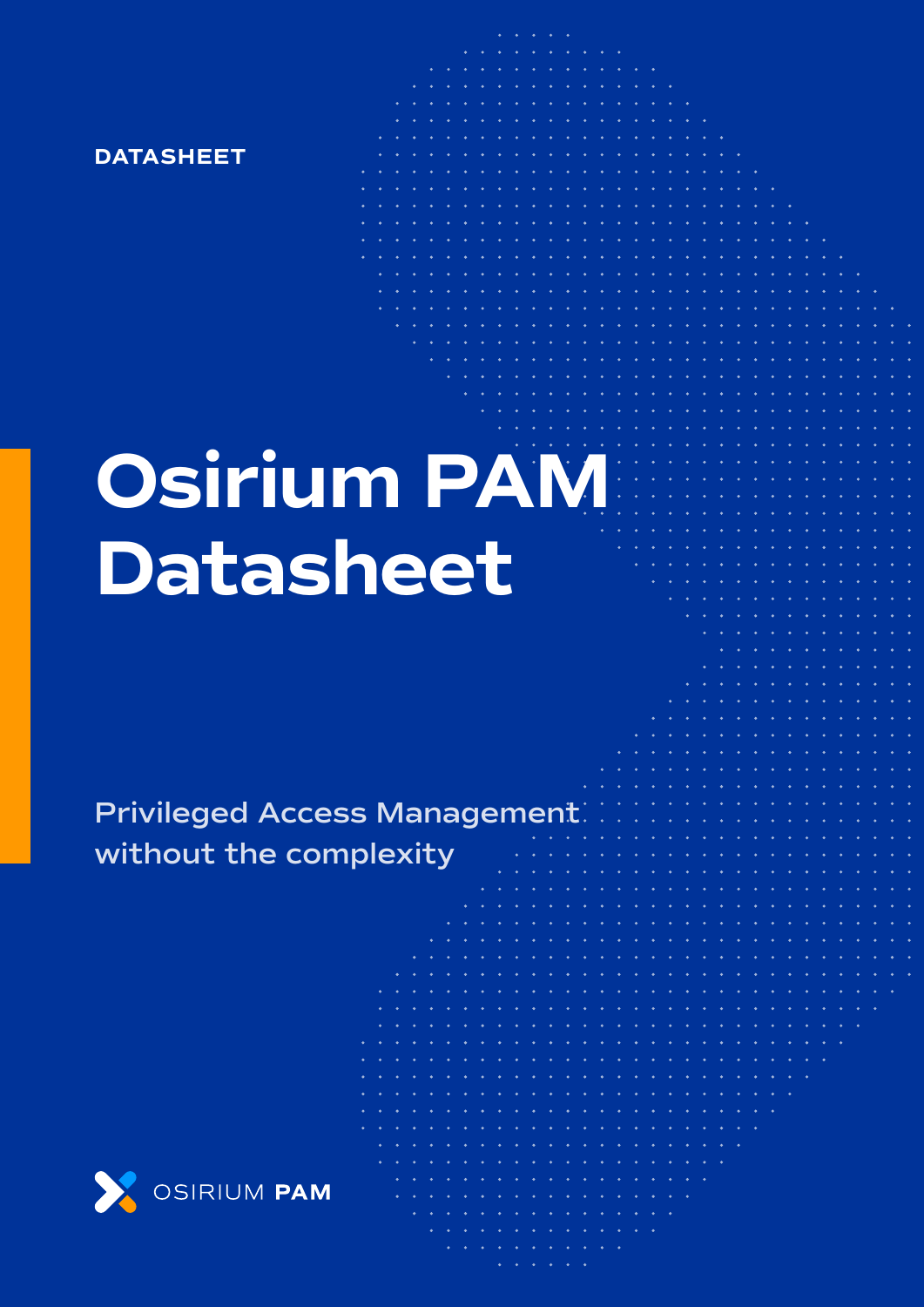

# **Privileged Access Management without the complexity**

## **What is Privileged Access Management (PAM)?**

Every server, device, or service in your IT infrastructure that keeps your business running has multiple administrator accounts. These accounts are so powerful that they are the number 1 target for attackers.

Privileged Access Management (PAM) protects those valuable credentials providing a point of visibility and control over access to your vital shared IT systems.

# **With Osirium PAM you can…**

#### Control third-party and vendor access

Take full control and visibility of what third parties are doing when they access the network.

#### Manage and grow privileged access

Administer your growing inventory of devices, accounts and users from a central UI.



#### Mitigate insider and latent threats

Give users the right access to the right privileged accounts at the right time — No more, no less.

# **A complete solution for Privileged Access Management**

#### **Credential and Access Management**

The heart of any PAM solution is a secure vault to protect valuable administrator credentials. It goes beyond password or credential vaults and identity management to control which users have access to which privileged accounts on which systems.

#### **Session Recording and Auditing**

The ultimate audit trail is a session recording that captures screen and keyboard actions in real-time. This can be used for auditing, monitoring third-party access or investigation after a security breach.

#### **Automate Privileged Work**

Move beyond traditional PAM to further protect privileged accounts. Wrapping tasks with **Osirium Automation** (included with Osirium PAM) prevents users making changes they shouldn't and ensures regulatory compliance meaning IT work can be delegated safely.

#### **Protect Application Access**

In most cases, admins only need access to a specific tool to perform their work. Rather than granting access to the whole system, MAP Server presents just the application they need and no more.

#### **Built-in Reliability**

Multiple PAM servers can be used as a cluster to ensure high-availability without additional database licenses or complex network dependencies.

#### **Cloud or On-Premises**

Osirium PAM can be deployed in the cloud on AWS or Azure, or on your own servers to best support your corporate strategies.



+44 (0) 118 324 2444 osirium.com